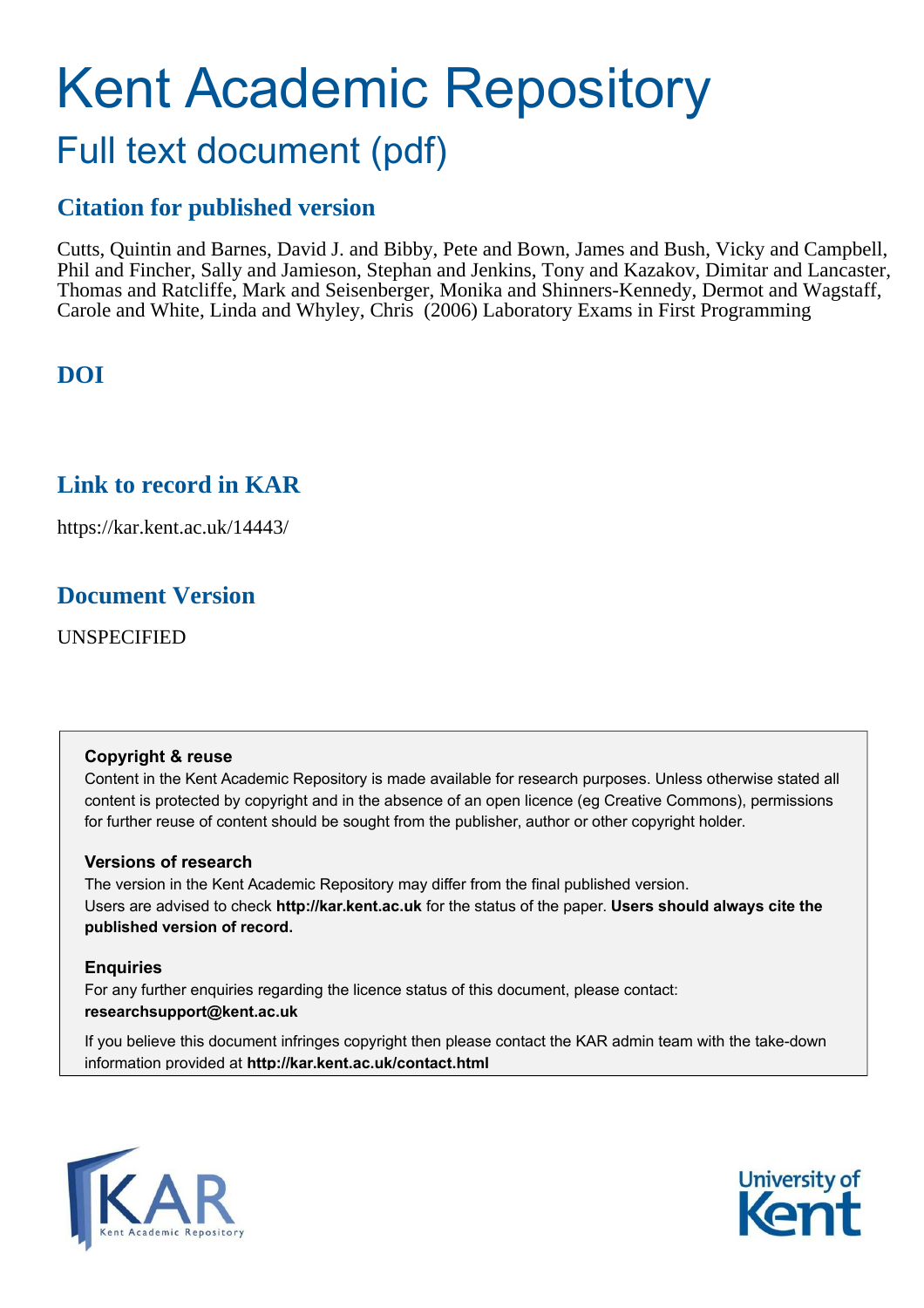# **Laboratory Exams in First Programming Courses**

Quintin Cutts Department of Computing Science University of Glasgow quintin@dcs.gla.ac.uk

Jim Bown Complex Systems University of Abertay, Dundee J.Bown@abertay.ac.uk

> Sally Fincher Computing Laboratory University of Kent S.A.Fincher@kent.ac.uk

Michael Jones **Computing** Bournemouth University mwjones@bournemouth.ac.uk

Mark Ratcliffe Computer Science Department University of Wales, Aberystwyth

mbr@aber.ac.uk

Carole Wagstaff School of Computing University of Teesside

C.A.Wagstaff@tees.ac.uk

David Barnes Computing Laboratory University of Kent D.J.Barnes@kent.ac.uk

Vicky Bush Multi Media & Computing University of Gloucestershire

vbush@glos.ac.uk

Stephan Jamieson Department of Computer Science Durham University stephan.jamieson@durham.ac.uk

Dimitar Kazakov Department of Computer Science University of York kazakov@cs.york.ac.uk

Monika Seisenberger Department of Computer Science University of Wales, Swansea

M.Seisenberger@swansea.ac.uk

Linda White School of Computing & Technology University of Sunderland white.holmes@sunderland.ac.uk

Peter Bibby Computing & Electronic Technology University of Bolton P.Bibby@bolton.ac.uk

Phil Campbell **Computing** London South Bank University campbep@lsbu.ac.uk

Tony Jenkins School of Computing University of Leeds tony@comp.leeds.ac.uk

Thomas Lancaster Department of Computing University of Central England

Thomas.Lancaster@uce.ac.uk

Dermot Shinners-Kennedy Department of Computer Science University of Limerick, Ireland

dermot.shinners-kennedy@ul.ie

Chris Whyley Department of Computer Science University of Wales, Swansea C.J.Whyley@swansea.ac.uk

Disciplinary Commons Web Page: http://www.cs.kent.ac.uk/~saf/dc

#### **ABSTRACT**

The use of laboratory examinations to test students' practical programming skills is becoming more common in first programming courses, in particular to counter plagiarism and increase validity. In this paper, we outline and compare 7 such examination techniques used by members of the Disciplinary Commons project. The reliability, validity and scalability of the exams are assessed, highlighting the appropriateness of some methods for particular environments. Implicit costs as well

Permission to make digital or hard copies of all or part of this work for personal or classroom use is granted without fee provided that copies are not made or distributed for profit or commercial advantage and that copies bear this notice and the full citation on the first page. To copy otherwise, to republish, to post on servers or to redistribute to lists, requires prior specific permission.

© 2006 HE Academy for Information and Computer Sciences

as reported benefits are given.

#### **Keywords**

Introductory Programming, Scholarship of Teaching and Learning (SoTL), Laboratory Examination, Summative Assessment

#### **1. INTRODUCTION**

The Disciplinary Commons is a project whereby teachers come together to share and document their practice through the production of course portfolios. In the academic year 2005/6, 18 teachers of introductory programming courses in different institutions met together every four weeks to discuss and document their teaching.

During the discussion of assessment practices, it became clear that a range of laboratory-based exam-style assessments of programming skills were being used by different members of the group. Whilst papers in the literature report on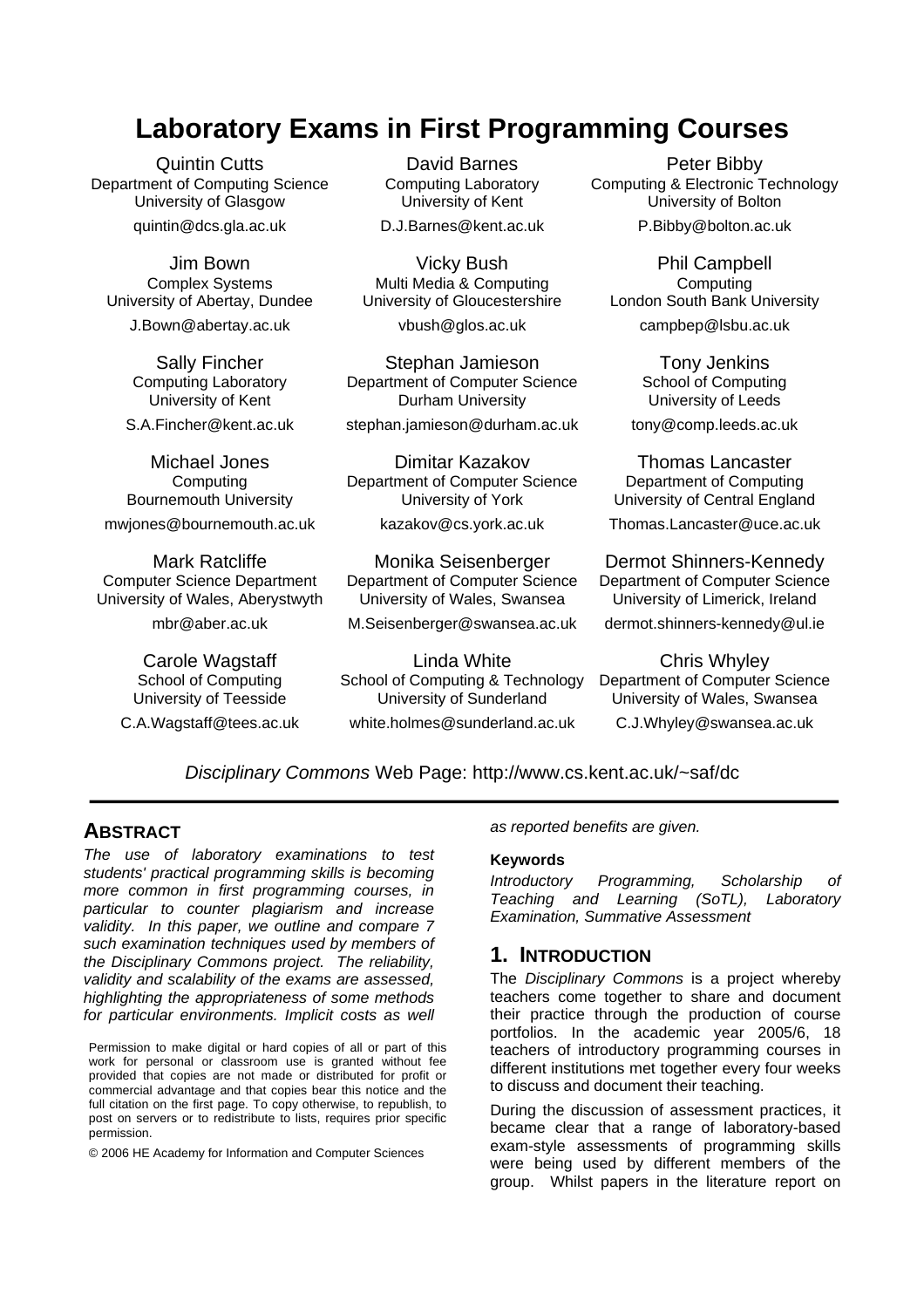isolated examples of laboratory programming exams [1, 2], the Commons represents a unique opportunity to draw out common and divergent factors in the design of such assessment methods.

Across higher and further education, laboratory examinations are increasingly being used to assess students. There are two strong impetuses for this change: practical skills are assessed under exam conditions without fear of plagiarism or contract cheating, increasing reliability; and there is a general view that an exam requiring a problem to be solved, coded and debugged at a machine is a more valid assessment of programming skills than the more traditional written exams.

Providing a valid and reliable examination environment at a reasonable cost is however not so straightforward, and each of the examination models presented in this paper represents a tradeoff in this respect.

The paper proceeds to define essential characteristics of a laboratory examination, before outlining the format and rationale of the seven Commons exam models. The similarities and differences of the models are then explored with respect to reliability, validity and scalability.

#### **2. CATEGORISING ASSESSMENTS**

In order to qualify as a *laboratory examination*, an assessment must contain some elements of what are commonly considered as exam conditions. For example, students are not permitted to confer with one another verbally or electronically; there is a time limit; the students may or may not have seen the question paper in advance, and may or may not have access to books, notes etc. While such characteristics are common to most coursework, they are rigorously enforced in a laboratory exam.

Of the 16 institutions taking part in the Commons project, 7 use a laboratory examination as defined above and 9 do not.

Figure 1 gives a breakdown of some of the key characteristics of these examinations. The meanings of each characteristic are as follows:

**Students** gives the number of students currently being assessed, or if a range is given these are known minimum and maximum class sizes used with this method.

**Frequency** indicates how many times the exam format is used in a run of the course to which it relates. /yr, /smstr indicates how long the course is.

**Sessions** indicates how many sittings are required in order to complete one run of the exam. Multiple sessions often reuse the existing timetabled weekly laboratory slots, whereas a single session with all students may use a specifically timetabled

slot. A requirement for multiple sessions is typically due to the size of the laboratory or timetabling constraints that may not permit the whole class to be gathered in the lab for a significant period of time.

**Versions** indicates how many different versions of the exam are required for a single run. Multiple versions are typically required to ensure fairness in the presence of multiple sessions: students in a later session may otherwise have an advantage over students in an earlier session because they may get access to the exam before their session.

**Length** is the length in minutes of the exam.

**Open Book** indicates whether students have access to paper-based materials such as text books or their notes.

**Unseen** indicates whether the students have seen the exam question(s) in advance of their exam session.

**Individual** indicates whether students are permitted to ask for assistance from peers or tutors, or to work in groups.

**Networked** indicates whether the machines used by the students are connected to each other and the web. In all cases, even though the machines may be connected, invigilators ensure that students are not communicating with each other electronically.

All the exams studied here make use of invigilators – either the existing tutors, or professional invigilators – in order to ensure that the predetermined exam conditions are maintained.

#### **3. FORMAT AND RATIONALE**

An overview of the format of each exam is now provided, along with the underlying rationale for using the exam. These should be read in conjunction with Figure 1, which gives details of the results obtained in the examinations, and of the highlights of each particular method as identified by that method's 'owner'. Note that a strict analysis of marking/evaluation techniques has not been made at this stage.

The online, open-book **Aberystwyth** exam format is held every 4 weeks or so. Full access to the Internet enables students to consult their own notes, the notes of their lecturer and the Java API. Students are not permitted to seek help in any form: messenger software, posting on forums, and open folders for other students to use are banned.

Prior to this examination, online multiple choice tests were used with similar frequency, principally to enable fast and plentiful feedback. These proved popular, but were deemed to favour students with particular learning styles and to not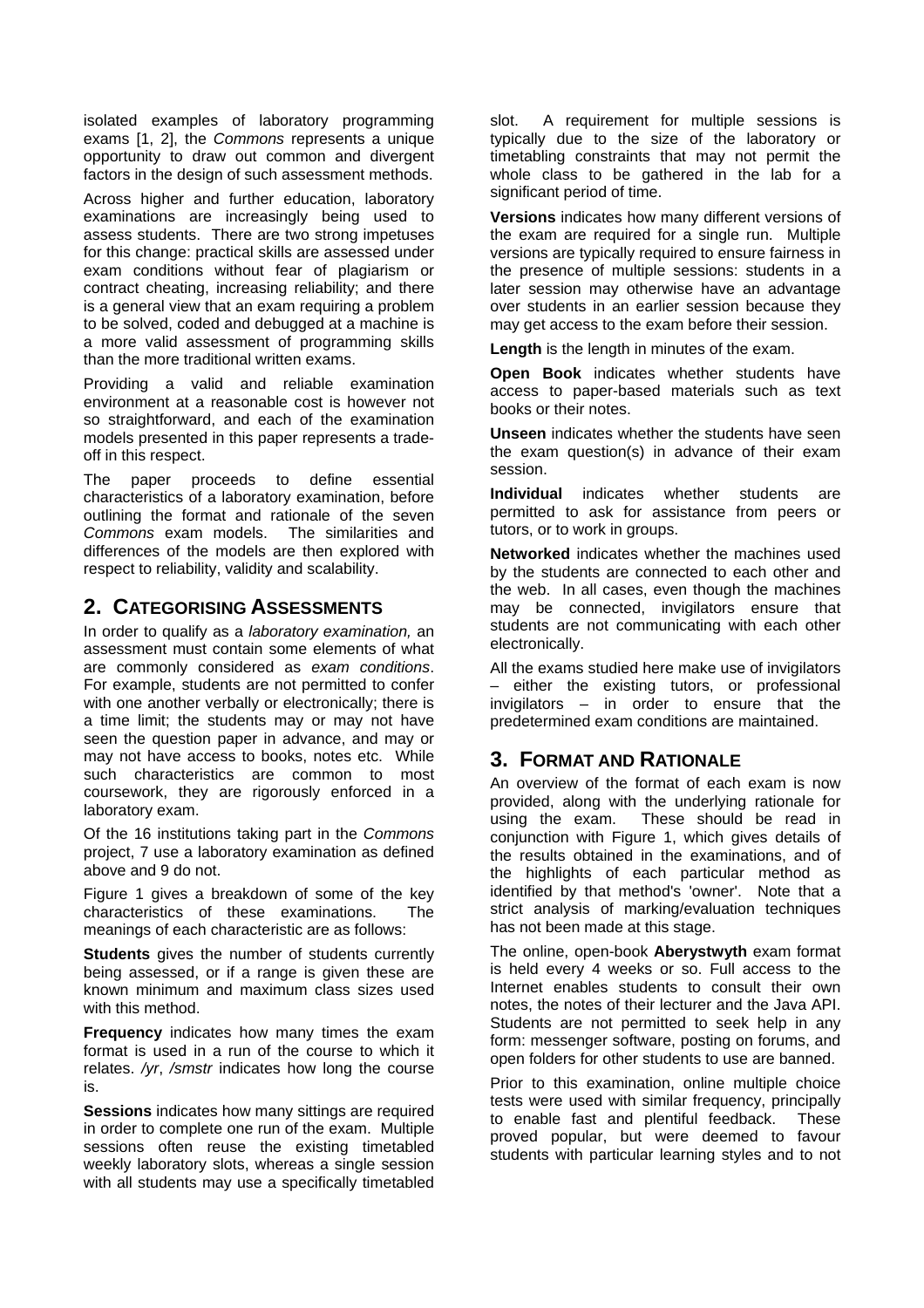programming, particular coding, skills. **Figure 1:** Categorising the 7 Commons laboratory examinations<br>necessarily be a valid assessment of<br>programming, particular coding, skills. Categorising the 7 Commons laboratory examinations

| <b>Institution</b> | Aberystwyth                                                                                                                          | <b>UCE</b>                                                                                                                                               | <b>Durham</b>                                                                                                                                                                   | Glasgow                                                                                                                                                             | <b>Leeds</b>                                                                                   | <b>Sunderland</b>                                                                                                               | <b>Swansea</b>                                                                                                         |
|--------------------|--------------------------------------------------------------------------------------------------------------------------------------|----------------------------------------------------------------------------------------------------------------------------------------------------------|---------------------------------------------------------------------------------------------------------------------------------------------------------------------------------|---------------------------------------------------------------------------------------------------------------------------------------------------------------------|------------------------------------------------------------------------------------------------|---------------------------------------------------------------------------------------------------------------------------------|------------------------------------------------------------------------------------------------------------------------|
| <b>Students</b>    | 120                                                                                                                                  | 160                                                                                                                                                      | 80                                                                                                                                                                              | $170 - 480$                                                                                                                                                         | $5 - 200$                                                                                      | 100                                                                                                                             | 5                                                                                                                      |
| <b>Frequency</b>   | 4/yr                                                                                                                                 | 2/smstr                                                                                                                                                  | 2/yr                                                                                                                                                                            | 2/yr                                                                                                                                                                | $1/c$ rse                                                                                      | 3/yr                                                                                                                            | 1 resit only                                                                                                           |
| <b>Sessions</b>    | 1                                                                                                                                    | 2, same day                                                                                                                                              | 5                                                                                                                                                                               | Up to 24                                                                                                                                                            | 1                                                                                              | 4                                                                                                                               | 1                                                                                                                      |
| <b>Versions</b>    | 1                                                                                                                                    | 6                                                                                                                                                        | 1 basic scenario & 5<br>derived tests                                                                                                                                           | 1                                                                                                                                                                   | 1                                                                                              | $6$ scen. $+3$ tests<br>per scen per year                                                                                       | 1                                                                                                                      |
| Length             | 120                                                                                                                                  | 90                                                                                                                                                       | 110                                                                                                                                                                             | 110                                                                                                                                                                 | ~180                                                                                           | 75                                                                                                                              | 120                                                                                                                    |
| <b>Open Book</b>   | Y                                                                                                                                    | Y                                                                                                                                                        | Y                                                                                                                                                                               | Limited                                                                                                                                                             | Y                                                                                              | Υ                                                                                                                               | Y                                                                                                                      |
| <b>Unseen</b>      | Y                                                                                                                                    | Y                                                                                                                                                        | Y                                                                                                                                                                               | N                                                                                                                                                                   | Y                                                                                              | Y                                                                                                                               | Y                                                                                                                      |
| <b>Individual</b>  | Y                                                                                                                                    | Y                                                                                                                                                        | Tutor avail., costs marks                                                                                                                                                       | Y                                                                                                                                                                   | Y                                                                                              | Υ                                                                                                                               | Y                                                                                                                      |
| <b>Networked</b>   | Y                                                                                                                                    | Y                                                                                                                                                        | Y, no msg-ing, e-mail                                                                                                                                                           | N                                                                                                                                                                   | Limited                                                                                        | Y                                                                                                                               | Y                                                                                                                      |
| <b>Results</b>     | Radical<br>improvement over<br>previous MCQ test<br>- smaller std dev<br>and tail, and end of<br>course MCQ much<br>better answered. | First run this year. Low<br>average mark with a<br>third passing, but largely<br>caused by many<br>students being absent.                                | About 10% of the<br>students used the help on<br>offer, and were then able<br>to proceed. This<br>significantly reduced<br>visible stress levels<br>(tears) in some students    | Some rote<br>learning takes<br>place (see Sec.<br>3), but range of<br>practical skills<br>clearly assessed.<br>Better marks than<br>in written exam.                | Results<br>match the<br>perform-<br>ance of<br>students<br>on<br>formative<br>assess-<br>ment. | 60/40 % on<br>coursework/exam.<br>significant<br>minority show big<br>discrepancy<br>between the two.                           | As expected. Half<br>the students<br>realise the<br>severity of the<br>exam and revise<br>seriously, the rest<br>fail. |
| <b>Highlights</b>  | Submission &<br>marking on-line,<br>maximises<br>feedback.<br>The exam tests<br>comprehension not<br>memory.                         | Provision of early<br>feedback to both staff<br>and students on<br>progress. 2 <sup>nd</sup> test based<br>on coursework. Security<br>of exam paramount. | Orthogonality in test<br>design, allowing students<br>stuck at one point to<br>succeed still elsewhere.<br>Provision of assistance.<br>costing marks, reduces<br>stress levels. | Particular skills<br>assessed-<br>coding, testing,<br>$debugging -$<br>design tested<br>elsewhere. One<br>version of exam<br>only regd. across<br>multiple sittings | Matching<br>intended<br>learning<br>outcomes<br>with<br>assess-<br>ment.                       | <b>Students</b><br>appreciate the<br>validity of the<br>exam. Rapid<br>feedback. Tests<br>design, coding<br>and testing skills. | The practical<br>nature of the<br>assessment has<br>strong effect on<br>student attitudes<br>and hence<br>performance. |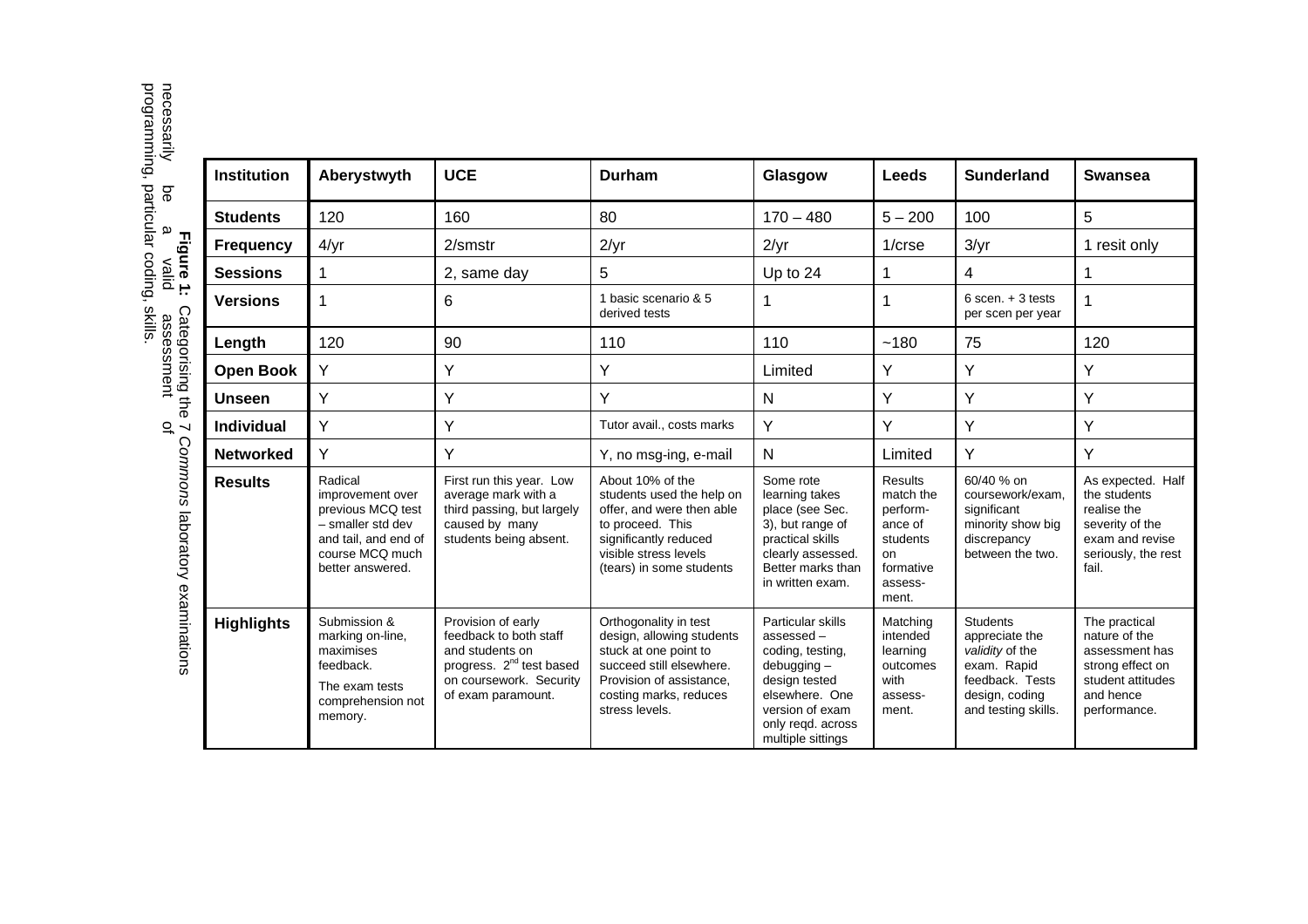The **University of Central England (UCE)** model is used to assess 50% of the course, using two equally weighted in-class tests. Each run is split into 2 sessions held on the same morning and marked in the lab. Hence the principal criteria for the exam are that it tests the appropriate skills and can be marked swiftly. Multiple versions of the test are developed to ensure that students in the same session cannot cheat by looking at another's screen, and that one student cannot assist a student in a later session.

The aims are (a) to demonstrate that students can produce simple software, not just answer MCQs and (b) to act against plagiarism and contract cheating.

The **Durham** model uses the four regular weekly lab slots. To handle the problem of some lab groups being unfairly advantaged over others, the model makes use of a single central scenario, with individual tests crafted for each group addressing different aspects of the scenario, but all of similar complexity. Uniquely in this study, students can ask for help from tutors, but any assistance given is recorded and taken into account during marking.

The principal motives behind the design are to reduce student stress levels created by a practical exam, and to ensure that if students are stuck at one point in an exam, they are able to show their knowledge and skill in another part: the components of the exam are designed to be at least partially orthogonal to one another.

The **Glasgow** model was designed at a time of very high student numbers (ah, happy days!) and like Durham uses the existing weekly lab slots to avoid timetabling problems. Uniquely, the students see the question 10 days prior to the first session, and use this time to develop a solution, with or without external assistance, although not from tutors. In such an open scenario, only one version of the exam is required. Students may bring nothing into the exam, and with the question in front of them only, they must develop their solution on the machine. They can access a language reference manual and the other helpfeatures of the programming environment, but are otherwise entirely isolated from the network.

It is accepted that this exam is in no way a reliable test of problem solving skills. However, problems are used with solutions that are believed to be too large to memorise. Instead, students are expected to be able to remember the outline of their solution and then the exam measures their ability to code, test and debug this solution. A separate written exam tests problem solving skills – although whether that is a valid exam is another matter.

The **Leeds** model requires all students to take the exam simultaneously, although possibly in different locations, and hence need not worry about fairness issues deriving from separate sessions. Students are given "about 3 hours", although this is not enforced rigorously: the rubric says "We will ask you to stop when you are not<br>making any progress". Provision of tutor making any progress". assistance was tried once, but some students' hands were continually in the air, so this was dropped.

The rationale for this model is very straightforward – "It seems senseless to assess programming in any other way than asking students to program – we use this method so that they can't cheat."

**Sunderland** has four tutorial groups in its course. For each group, an examination scenario and three tests are developed to be used across three examination points during the year. Additional scenarios are also developed for practice and for 'referred' students. The seemingly high load of developing this setup – 6 scenarios and 18 tests – is amortised over the years, and in fact a core of 8 scenarios and tests are reused in various forms.

This method is used because it is seen as the most reliable way to prove that a student has reached a certain level of programming ability.

Finally, **Swansea's** model is only used for the resit exam, in order to be able to allow for bad performance in either coursework or final examinations. As such students pick 2 from two practical questions and one theoretical question. The numbers are low, and so only one session is required, simplifying the arrangements appropriately.

The most significant discovery with this format is the effect it has on the resitting students. Many such candidates tend to leave revision too late – but with a programming exam in store for them, many appear to realise that they must extensively practice their programming skills on a machine, on their own, and hence a higher proportion than usual pass the exam.

#### **4. COMPARING MODELS**

All of the models examined here are in use and are therefore sufficiently reliable and valid (within their stated contexts) to have satisfied their institution's quality assurance processes. Nonetheless, they display a number of differences and these will be explored now.

#### **4.1 Three major formats**

**Single session, unseen**. Aberystwyth, Leeds and Swansea are all able to bring their students together for a single examination session, and are therefore able to use a format similar to a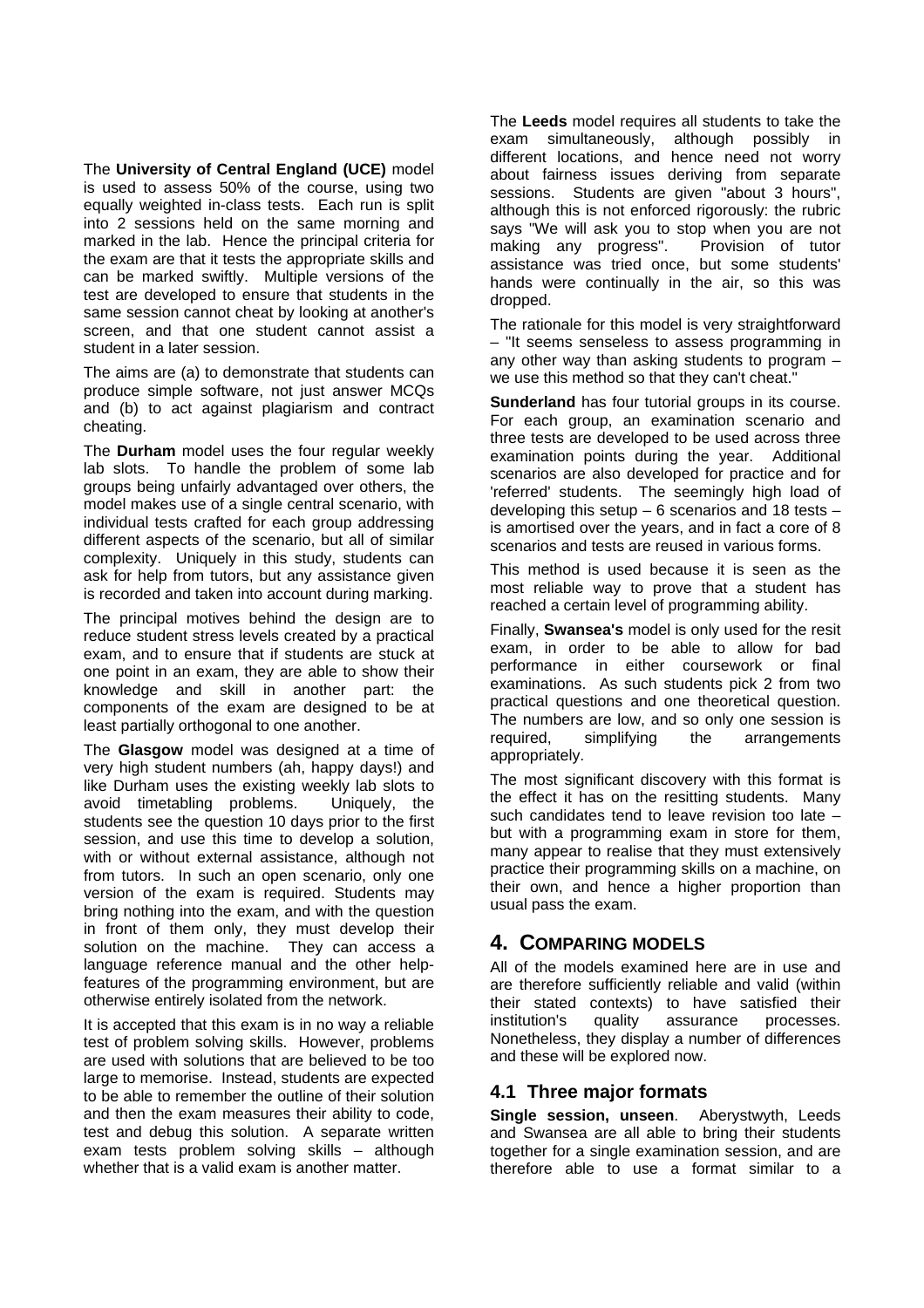traditional written exam, only based in the lab. This is clearly the simplest format.

**Multiple sessions, unseen**. UCE, Durham and Sunderland maintain reliability and fairness across multiple sessions by requiring separate versions of the exam for each session. This presents a potentially significant overhead in setting the exam.

**Multiple sessions, seen**. Glasgow's unusual format assesses only a subset of its course's stated learning outcomes – those associated with the use of a programming environment to code, test and debug a program. The benefit is that only one paper is needed across multiple sessions.

#### **4.2 Reliability**

A reliable examination framework ensures that each student is examined in the same way.

One aspect of a reliable exam is that students are unable to cheat. Most of the methods appear to model the exam conditions found in traditional open or closed-book written exams as closely as possible. Hence invigilators are used in all cases to uphold the relevant regulations. In particular it is the invigilators who ensure in networked labs that the students are not communicating – although Leeds and Glasgow take this a step further by disabling virtual communication disabling virtual communication methods.

UCE uniquely takes this a step further by acknowledging the potential for students' eyes to stray to a neighbour's screen. Unlike in a traditional written exam, this problem of overlooking one's neighbour is countered by using multiple versions of the exam within a single session and ensuring that adjacent students are taking different versions of the exam.

A second aspect of reliability is that each student should face questions of the same complexity and examining the same material. This is obviously an issue when multiple versions of an exam must be created to be used in multiple sessions. A detailed analysis of different versions of questions is beyond the scope of this paper – but some general approaches emerge: Durham develops an overarching scenario common to all versions of a particular exam, from which individual, distinct and equally-challenging programming tasks are derived; Sunderland develops a different scenario for each lab group, and then derives a sequence of programming tasks from each scenario to be used by the group throughout the year  $-$  again these need to be of comparable complexity; and UCE develop entirely independent versions – the reliability comes from the fact that the same basic abstractions underlie the solution to each problem.

#### **4.3 Validity**

Real world programmers have access to a wealth of resources – from their own completed programs, to notes, text books, discussion boards, FAQ sites, other programmers and so on. Whilst all the models here permit at least some access to reference material, increasing the validity of the assessment, only Durham's model permits access to tutor support – i.e. other programmers. This comes at a cost since tutor assistance is taken account of in assigning marks. This may of course effectively correspond to the industry situation – if a programmer needs to ask for help regularly, they are unlikely to be promoted so quickly.

Another consideration is whether the problems used in the exam assessments match the problems used in the students' skill development phase – the formatively-assessed coursework exercises. A full analysis is again beyond the scope of the paper, although UCE at least bases one exam on aspects of the students' coursework.

#### **4.4 Scalability**

Some of the methods presented here do not scale well in the face of increasing class sizes. Where multiple versions of exams are required, there comes a point when the number of versions required will become too great. For those institutions currently using a single session format, as long as enough machines can be commandeered at one time (or in back-to-back sessions) for all candidates, there is no problem. Once multiple sessions are required, however, one of the more complex methods will be required.

#### **5. SUMMARY**

We recognise the appropriateness of using laboratory exams for at least part of our assessment, in supporting increased validity and reliability. Furthermore, our students recognise this too  $-$  for example, they are quite vociferous about the plagiarists in their midst.

There is clearly potential for further analysis in order to fully understand these assessments, e.g. comparisons of the methods used to evaluate students' exam performance, and of their performance on the lab exam(s) against other assessments in the same course.

The methods analysed here, however, have highlighted a number of beneficial aspects: improved student attitudes and hence study habits; provision of reliable feedback to both staff and students early and often; assessment of the full range of programming skills; testing of comprehension not memory; separation of the skill development phase from the skill testing phase; and the potential to reduce exam stress levels.